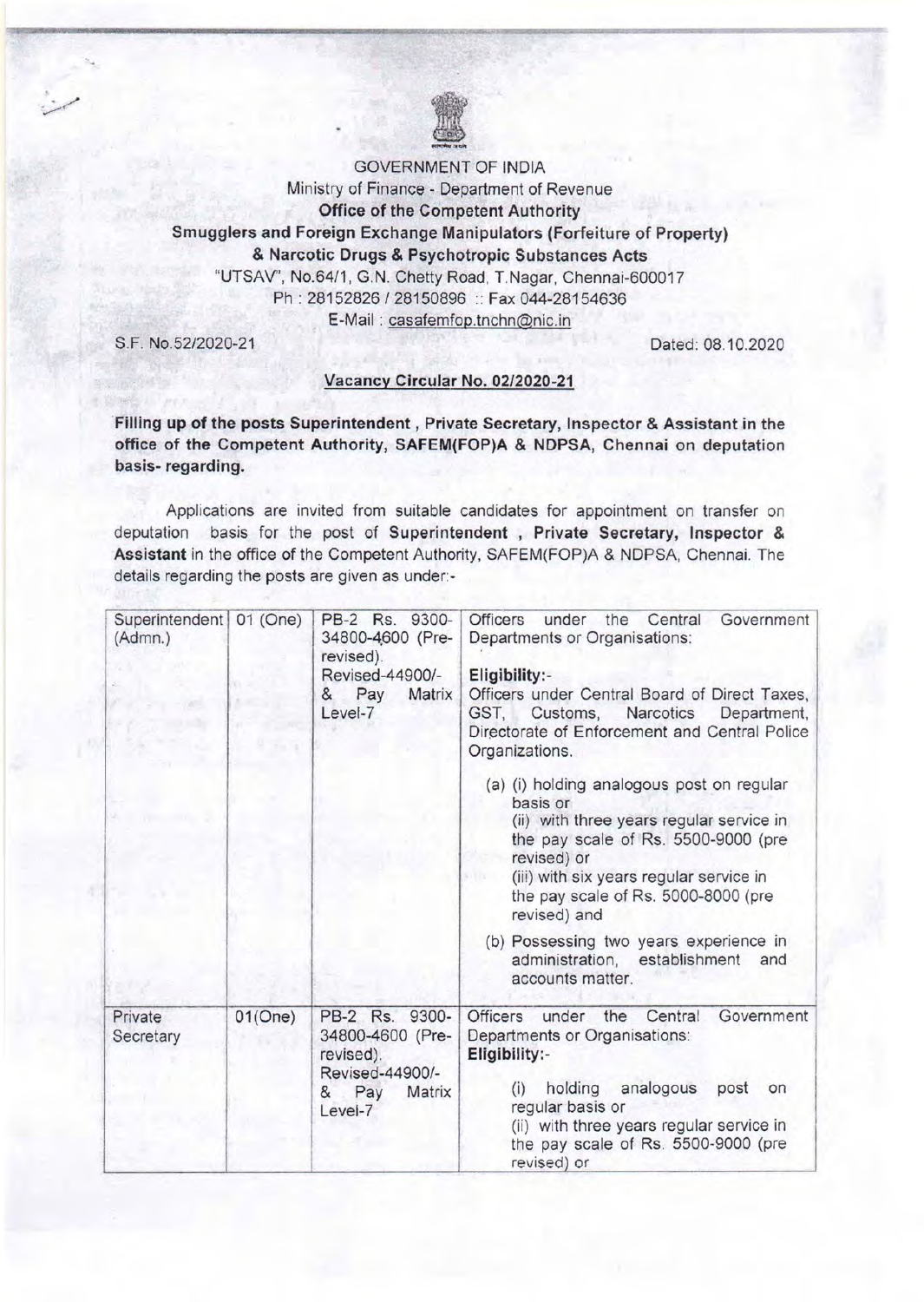|                                                                            |                                                                        |                                                                                   | (iii) with six years regular service in<br>the pay scale of Rs. 5000-8000 (pre<br>revised) and                                                                                                                                                                                                                                                                                              |
|----------------------------------------------------------------------------|------------------------------------------------------------------------|-----------------------------------------------------------------------------------|---------------------------------------------------------------------------------------------------------------------------------------------------------------------------------------------------------------------------------------------------------------------------------------------------------------------------------------------------------------------------------------------|
| Inspector                                                                  | 02(Two)                                                                | PB-2 Rs. 9300-<br>34800-4200 (Pre-<br>revised).<br>Revised-35400/-                | <b>State</b><br><b>Officers</b><br>under<br>the<br>Central<br><b>or</b><br>Government Departments or Organisations:<br>Eligibility:-                                                                                                                                                                                                                                                        |
| < 1000                                                                     |                                                                        | & Pay<br>Matrix<br>Level-6<br>$\mathbb{R}$ $\mathbb{R}$ $\mathbb{R}$ $\mathbb{R}$ | Inspector of Income-tax or<br>(i)<br>Customs and GST (previously<br>Central Excise) or Narcotics<br>(Central Bureau of Narcotics or<br>Narcotics Control Bureau) or<br>Assistant Enforcement Officer<br>or Sub-Inspector of Central<br>Police Organization,<br>Central                                                                                                                      |
| ACT International Act D. Editor<br>WERE A REAL PROPERTY OF A REAL PROPERTY |                                                                        |                                                                                   | Bureau of Investigation.                                                                                                                                                                                                                                                                                                                                                                    |
|                                                                            |                                                                        |                                                                                   | OR                                                                                                                                                                                                                                                                                                                                                                                          |
|                                                                            |                                                                        | 35. Oka<br>W. Franklin in                                                         | <b>Head Clerks or Tax Assistants</b><br>(ii)<br>or Upper Division Clerks of<br>Income-tax, GST (previously<br>Central Excise) and Customs<br>Departments who<br>have<br>qualified in the Departmental<br>Examination for promotion to                                                                                                                                                       |
| -249                                                                       | <b>All managers</b><br>$\mathcal{Q} = \mathcal{Q} \in \mathbb{R}$ is a | <b><i>KRAL WEB</i></b>                                                            | the grade of Inspector in the<br>respective<br>Departments.<br>Officials with flair for Income-tax<br>Act, Customs Act, Foreign<br>Exchange Maintenance Act and<br>Narcotic<br>Drugs<br>and<br>Psychotropic Substances Act<br>will be given preference.                                                                                                                                     |
| Assistant                                                                  | 03<br>(Three)                                                          | PB-2 Rs. 9300-<br>34800-4200 (Pre-                                                | <b>Officials</b><br>under<br><b>State</b><br>the<br>Central<br>or<br>Government Departments or Organisations:                                                                                                                                                                                                                                                                               |
|                                                                            |                                                                        | revised).<br>Revised-35400/-                                                      | Eligibility:-                                                                                                                                                                                                                                                                                                                                                                               |
|                                                                            |                                                                        | Matrix<br>& Pay<br>Level-6                                                        | 1. Holding analogous posts on regular<br>basis in the parent cadre or department.                                                                                                                                                                                                                                                                                                           |
|                                                                            |                                                                        |                                                                                   | (OR)                                                                                                                                                                                                                                                                                                                                                                                        |
|                                                                            |                                                                        |                                                                                   | 2. Upper Division Clerk or Tax Assistant of<br>the Central<br><b>State</b><br>Government<br>or<br>Departments or Organizations and of<br>Income Tax or GST (previously Central<br>or Customs, Directorate<br>Excise)<br>of<br>Enforcement, Narcotics Control Bureau in<br>the pre-revised scale of Rs.5200-20200<br>with Grade Pay Rs.2400/- with 8 years<br>regular service in that grade. |

 $\frac{1}{2}$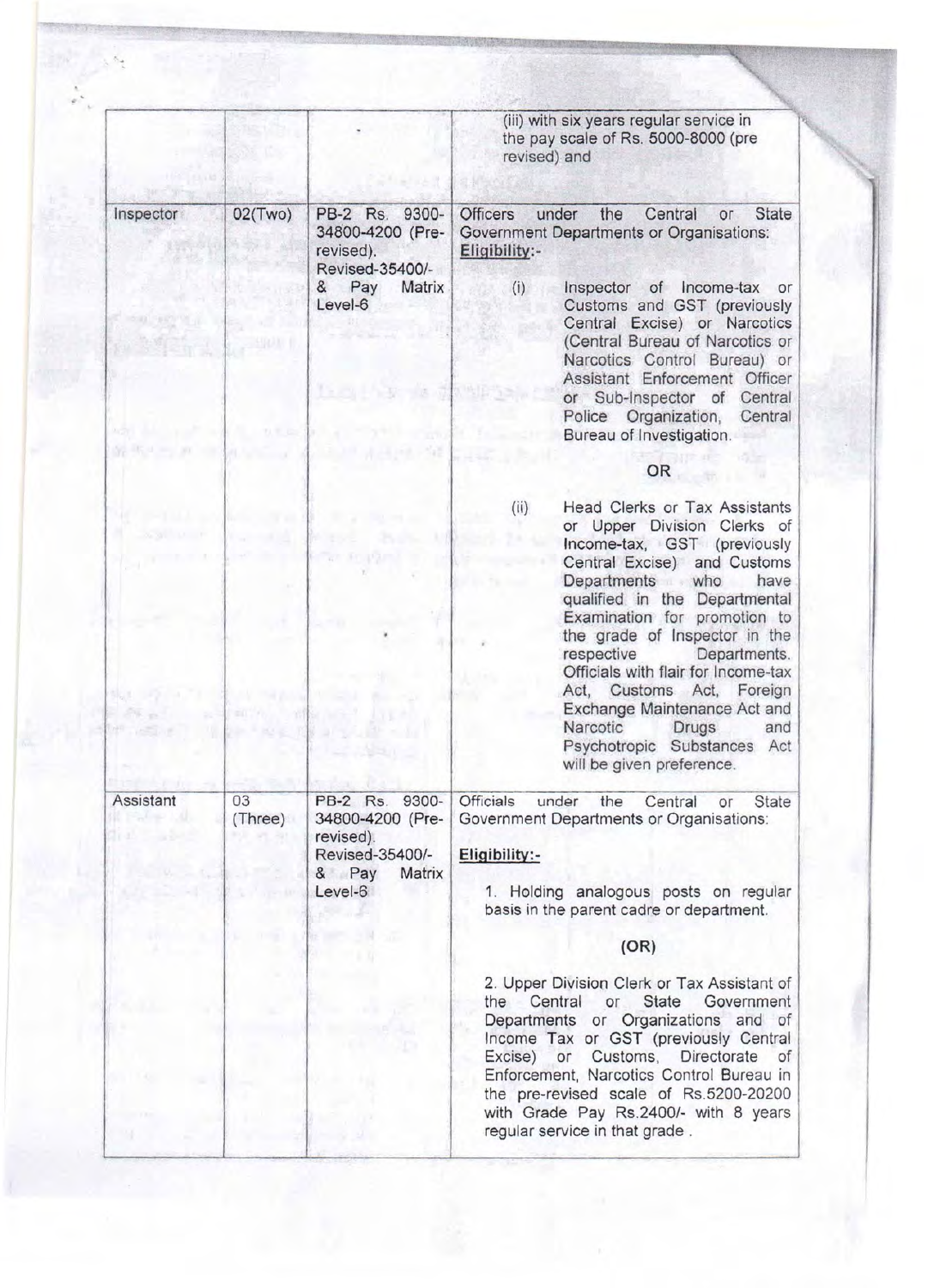For the posts mentioned above, provision of knowledge in the operation of computers will be considered as additional qualifications.

The deputation will be governed by the terms & conditions as contained in the DOP&T'S O.M.No.2/29/91/Estt(Pay-lI) dated 05.01 .94 and No. 6/8/2009-Estt.(Pay II) dtd17.06.2020 as amended from time to time.

The period of deputation including period of deputation in another ex-cadre post held immediately preceding this appointment in the same or some other organization/department of the Central Government shall ordinarily not exceed three years, but extendable upto seven years. The maximum age limit for appointment by deputation shall not be exceeding 56 years as on the closing date of receipt of applications.

The official selected can opt to draw the grade pay of the post (Matrix / Level as per  $7<sup>th</sup>$  CPC) for which he is selected or his pay plus deputation allowance (10% of his basic pay in case of outstation officials and 5% for local officials, subject to maximum of Rs. 9000/- and 4500/- respectively as per  $7<sup>th</sup>$  CPC).

Bio-data in the prescribed format (**Annexure-I enclosed**) of the eligible and willing candidates in terms of the above criteria and who can be spared immediately may be forwarded to this office latest by 60 days from the issue of this circular through proper channel along with Integrity Certificate, Vigilance Clearance Certificate, Certificate showing that no major/minor penalty was imposed during the last 10 years and photocopies of ACRs/APARs for the last 05 years duly, attested.

The applicants who volunteer for the post will not be permitted to withdraw their names at a later date and only such applications which are duly forwarded by the office and accompanied by the ACRs / APARs and Vigilance Clearance, will be considered.

(SHYAMAL NATH) **INSPECTING OFFICER** SAFEMA/NDPSA, CHENNAI

 $\mathbf{1}$ 

I

To

- 1. The Chief Commissioner of GST,Chennai/Hyderabad/Bangalore/Cochin/Coimbatore.
- 2. The Chief Commissioner of Customs,ChennailBangalore/Customs Preventive Zone, Chennai.
- 3. The Principal Chief Commissioner of Income Tax, Chennai/Hyderabad/Cochin/Bangalore.
- 4. The Commissioner of GST, Chennai-I, II, III/Coimbatore/Salem/ Trichy/Madurai/ Pondicherry/ Tirunelveli/Bangalore-I,II,III/Guntur/Hyderabad-I,II,III/Cochin Nisakapatnam ITrivandrum/Calicut.
- 5. The Commissioner of Customs, Chennai(Port)/Chennai(Air)/Bangalorel Cochin/Mangalore/Trichy/Visakapatnam.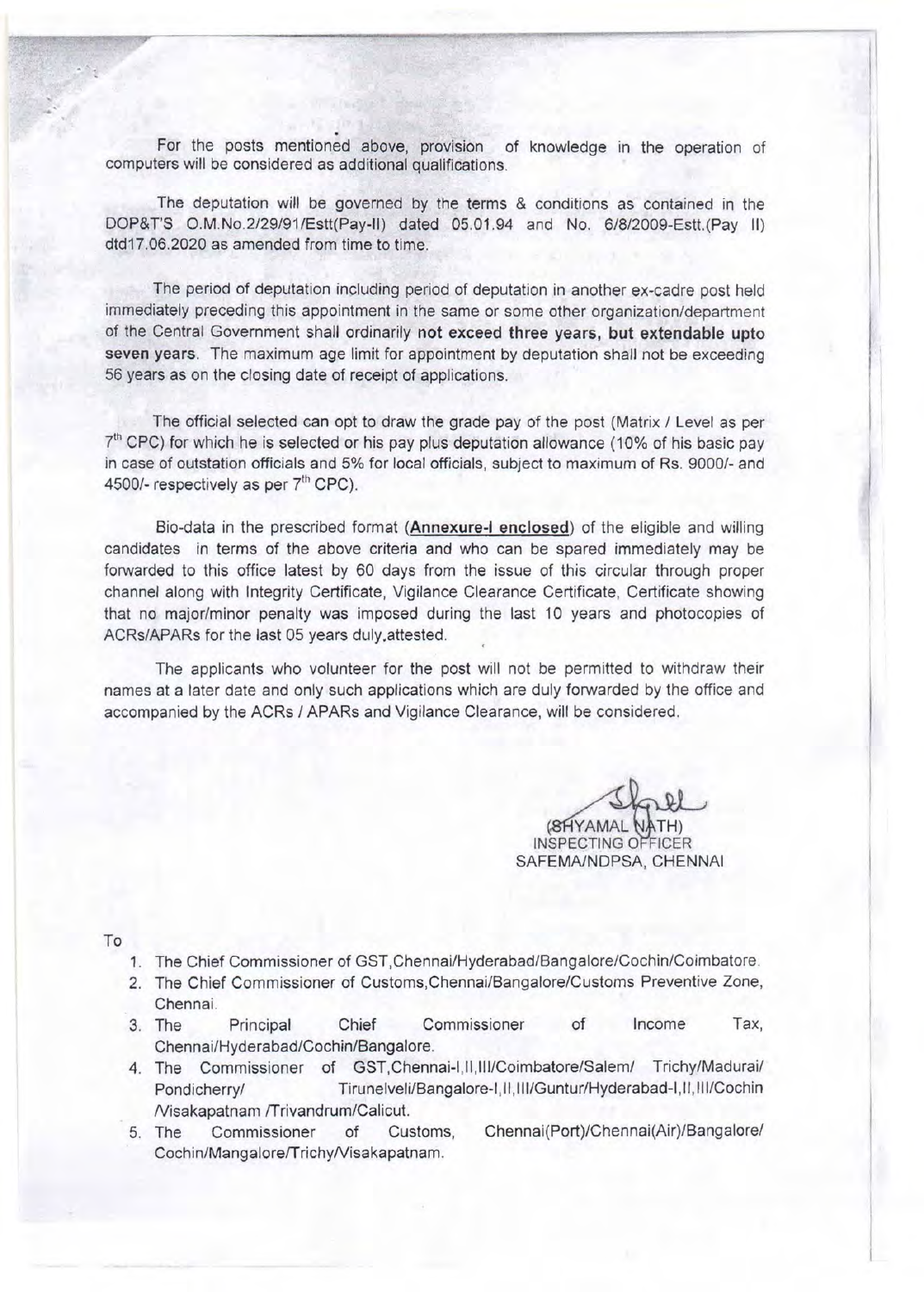- 6. The Zonal Director, Narcotics Control Bureau, Chennai/Bangalore.
- 7. The Regional Director, Enforcement Directorate / DRI, Chennai.
- 8. The Director General, Central Armed Police Forces (AR/BSF/CISF/CRPF/ ITBP/NSG ISSB).
- 9. The Joint Director, Central Bureau of Investigation, Chennai.
- 10/The Under Secretary (Competent Authority Cell), Ministry of Finance, Department of Revenue, North Block,New Delhi 110 001 with request to forward the circular to the Web Master, CBEC website, Dte of System, New Delhi to upload on CBEC Website.

**It is requested that a** 'wider **circulation of this letter may please be given among the other departments/sections in the Ministry to enable this office to fill up the post on deputation.**